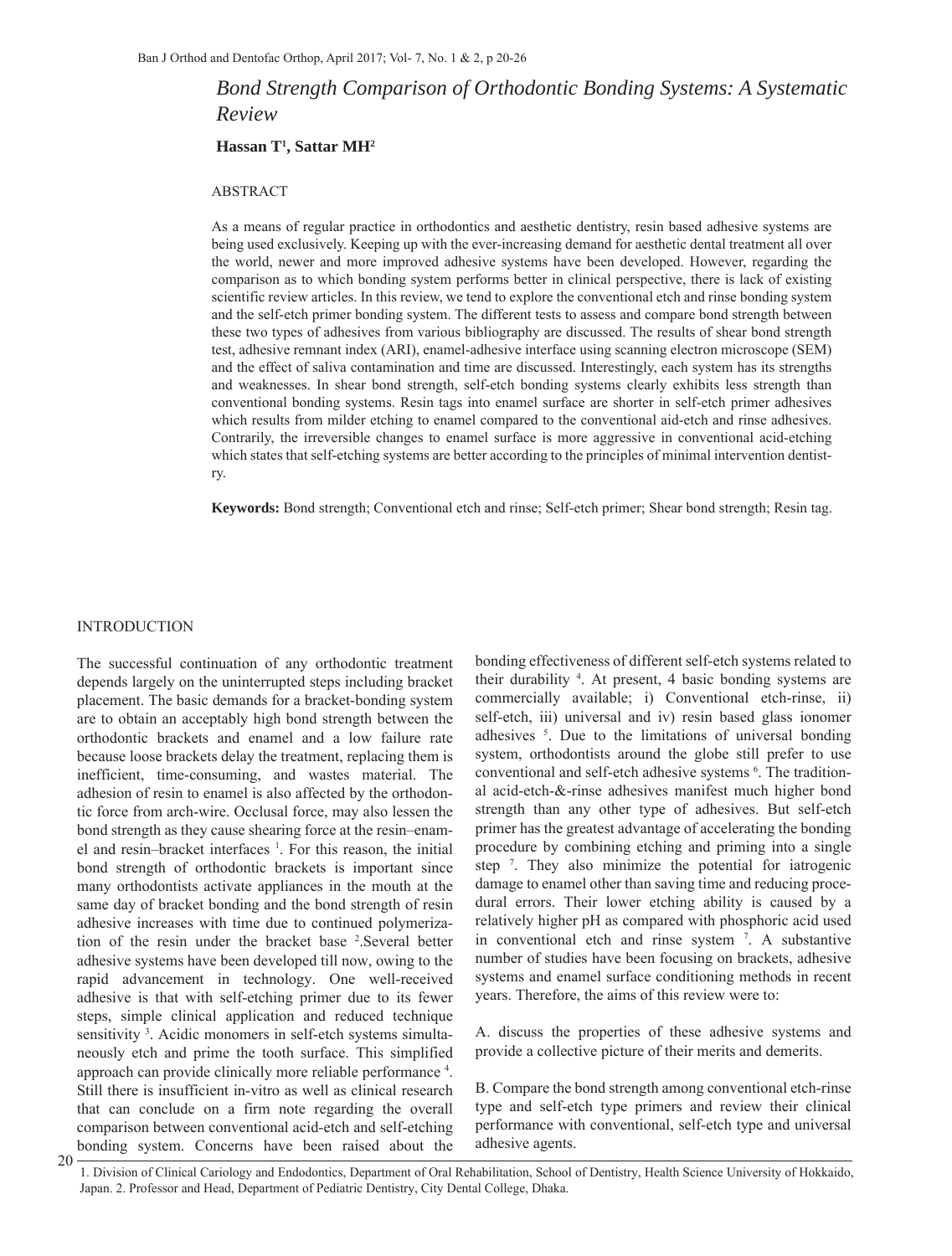# **SHEAR BOND STRENGTH**

Shear bond strength (shear bond strength) is the most significant measure for a good orthodontic bracket bonding, as it withstands a varying range of forces during orthodontic treatment. Mohammadi et al. <sup>1</sup> observed the shear bond strength of chemical-cured and light-cured conventional etch and rinse bonding agent. In both cases, bond strength increased along with increasing force. The results of the experiment of Meerbeek et al.<sup>4</sup> indicated that the manner of preparation of enamel prior to bonding procedures significantly influenced the bonding effectiveness of both the etch & rinse and the self-etch adhesives. In a study by Yonekuraet al. 7 , one conventional etch and rinse and two self-etching bonding systems were examined. The combination of thermocycling and a torsion load significantly decreased the mean SBS for the specimen bonded with the conventional etch and rinse adhesive system, which indicates that the torsion load contributed to degradation of this system. In contrast, for both self-etching adhesive systems, there was no significant difference in the mean SBS between specimens thermocycled with and without a torsion load. Iijima et al. 8 also experimented on the same bonding systems. According to them, the self-etch Transbond plus and etch-&-rinse Transbond XT showed higher average bond strength values in dry condition than the self-etch BeautyOrtho-bond. However, in wet condition, the conventional Transbond XT exhibited the least shear bond strength. It is noteworthy that orthodontic brackets and tubes are intended to be bonded to teeth with an adhesive material for a limited time only. Therefore, an appropriate bond strength would serve to ease the debonding procedure and decrease the risk of enamel fracture [8]. In the comparison between traditional and self-etching adhesives by Saleh et al. <sup>9</sup> it was concluded that SBS values of brackets cemented with Transbond etch-&-rinse (18.6 MPa) were significantly higher than those of the four self-etching adhesives: Esthetic cement system, Rely X, Biscem DC and Breeze. Scougall Vilchis RJ et al. 10 compared the shear bond strengths of 5 different kinds of adhesive systems and came to inference that the Transbond type, both etch-rinse and self-etch adhesives promoted higher shear bond strength values (19.0 MPa and 16.6 MPa respectively) than the Clear fill mega bond, Orthobond and AdheSE. Nakazawa et al. <sup>11</sup> experimented on three self-etching bonding systems ORTHOPHIA LC, BeautyOrtho Bond, Transbond SEP and one universal bonding system Super-Bond C & B (with conventional etch-&rinse technique) and found no significant difference in SBS among the three self-etching adhesives. However, the SBS of Super-Bond C&B (17.5 MPa) was significantly higher than all self-etching adhesives. Another study by Abdelnaby et al. <sup>12</sup> detected highest SBS of Transbond XT adhesive, with and without torsion load (11.2 MPa and 10.7 MPa respectively). In case of universal adhesive systems, there was no significant difference in SBS between convention etch-rinse and self-etch priming in dry condition but SBS decreased notably in etch-&-rinse technique after samples had been immersed in water or thermocycled 13. Yet, Mclean et al. 14 found that acid etching the enamel significantly improved bond strengths of the universal adhesives compared to self-etching, but storage time did not significantly affect bond strengths. Katona et al. <sup>15</sup> tested different strengths of bonding adhesives: in shear,traditional etch-&-rinse and priming produced a stronger bond than the single-step self-etch system. Even so, when tested in tension, the conventional bond was weaker than the self-etch bond; and when tested in torsion, the bond strengths were similar. Yamamoto et al. <sup>16</sup> compared the SBS among conventional, self-etch and universal bonding agents on different follow-up times (5,10,60 minutes and 24 hours) and came to conclusion that all materials had the highest bond strength at 24 hours.

# **EFFICACY OF ETCHING**

The fundamental mechanism for adhesion of bonding agent to teeth is resin penetration into the enamel surface. This is an exchange process, in which resin monomer penetrates into the etched surface of enamel and/or dentin, which micro-mechanically bond to the surface resin tags upon polymerization 4 . Sofan et al. 5 discussed the different types of adhesive agents and their ability to etch enamel surface. One of the main drawbacks from applying self-etching adhesives is their inability to etch enamel to the same depth that phosphoric acid of conventional etching does, which is why self-etch bonding causes lesser depth of etching. Iijima et al. <sup>8</sup> evaluated the Interface between the adhesive resin and enamel through scanning electron microscopy (SEM) to evaluate the etching depth of bonding material. SEM showed that the depth of resin penetration of self-etch bonding into intact enamel was very shallow due to mild etching effect. In comparison, the micro resin tags were longer in conventional acid etch. In addition, self-etching primers had relatively less acidic pH values while 35% phosphoric acid showed the strongest etching effect on enamel because of the acidic pH value. Also, according to Pamira et al. 17, phosphoric acid etching led to higher bond strength between the adhesive and tooth enamel.

#### **ADHESIVE REMNANT INDEX**

Adhesive remnant index is a functional measure of the strength between bonding system and the surface of enamel. It can be measured in different scalesbased on the experiment andcan be calculatedfrom the quantity of material retained on the enamel surface after debonding of the adhesive. The more residual adhesive that remains on the enamel surface after debonding, the stronger bond there is between the adhesive and enamel. Meerbeek et al. 4 experimented with one etch-&-rinse type and one self-etch type adhesive and concluded from their ARI scores that different magnitudes of bonding force had significantly different failure modes in each adhesive group. The failure area shifted from bracket-adhesive interface to the adhesive-enamel interface with heavier bonding force. ARI scores obtained from the experiment of Iijima et al. <sup>8</sup> of the two different types of bonding systems were analyzed, both in dry and wet conditions. They found a significant difference in wet condition. Transbond etch-&-rinse bonding agent retained no material on the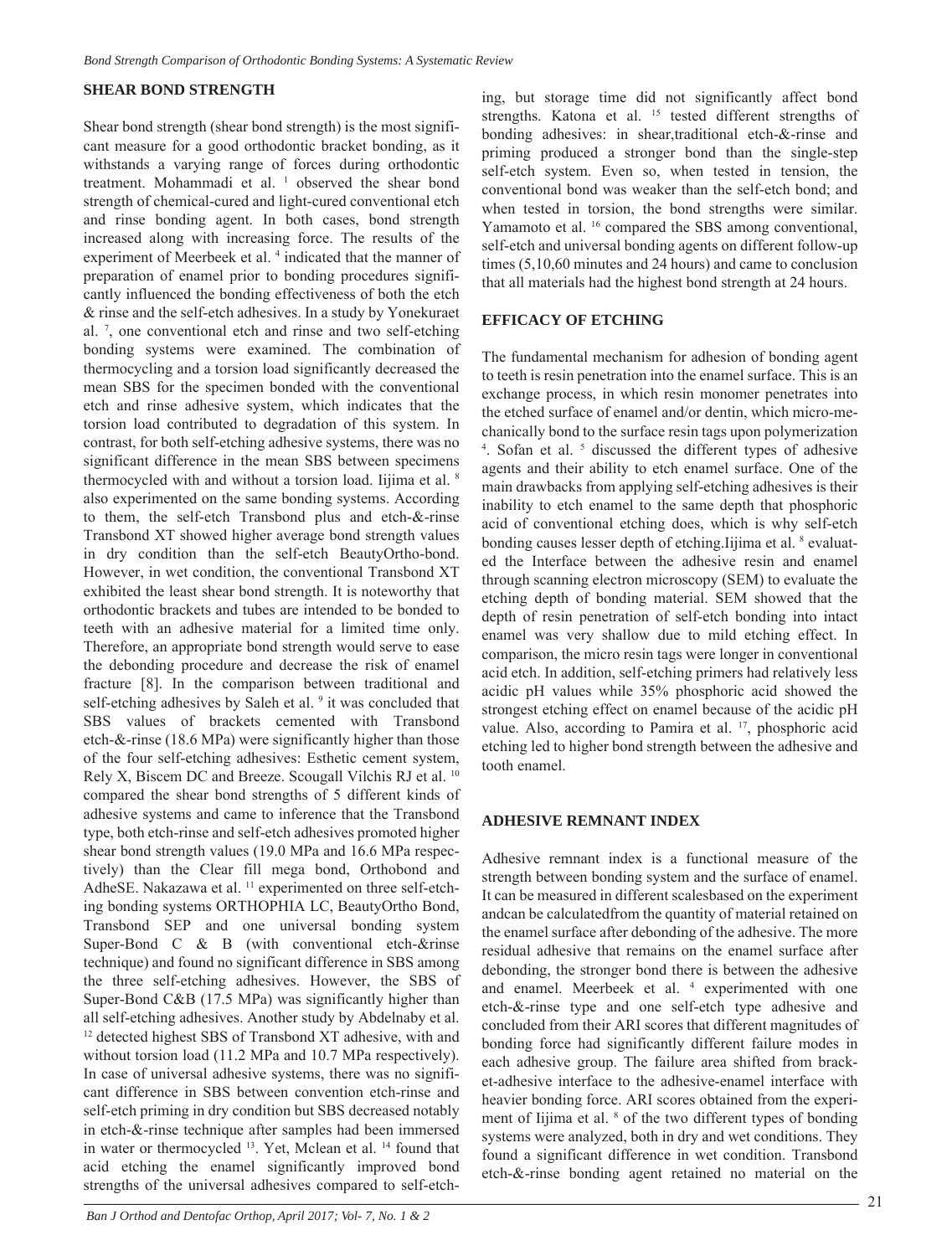enamel surface in 91.7% of the teeth. Contrarily, both self-etch bonding system, Transbond Plus and BeautyOrthobond had all or more than 90% material remaining in 75% of the teeth. CougallVilchis et al. <sup>10</sup> reportedBeautyOrtho bond as the weakest adhesive, 51.4% of the sample of which had no residual adhesive after debonding; and 48.5% had less than half of the adhesive left on the tooth surface. On the other hand, Transbond etch-&-rinse adhesive showed the highest ARI scores: 40% of the teeth retained all adhesive with a distinct impression of the bracket mesh while 48.5% retained less than half. In the study by Hosein et al. 18 there was a significant difference in the ARI scores between etch-rinse and self-etching adhesives, with more adhesive remaining on the enamel surface in the conventional-etch group. However, another study 19 reported no significant difference between the ARI scores of self-etching and conventional adhesives, neither after 1 hour nor 24 hours.

#### **ENAMEL SURFACE AND COLOR ALTERATION**

Iijima et al. 8 measured the pH, it was 1.39 for 35% phosphoric acid, 1.85 for Transbond Plus, and 2.20 for BeautyOrtho Bond. Both self-etching primers with relatively less acidic pH values had a mild etching effect for intact enamel. Contrarily, 35% phosphoric acid showed the strongest etching effect for intact enamel as expected with its relatively more acidic pH value. Apart from clean-up methods, shorter resin tags also decrease the risk of color alteration 10. In fact, enamel color alteration is caused not only by the residues of resin tags in enamel, but also by a host of other factors such as clean-up method (grinding and polishing) at the time of bracket removal. Study by Hosein et al. <sup>18</sup> suggested that enamel loss with a self-etching primer was significantly less than conventional etching with 37% phosphoric acid and the greatest enamel loss was seen after conventional etching (-1.11 to -4.57 um) and least with the use of the self-etching primer (-0.03 to -0.74 um). Based on the report of Bishara et al. 20 the lower etching abilities of self-etch bonding systems minimized the potential for iatrogenic damage to enamel. Pashley et al. <sup>22</sup> used three self- etching primers with different pH values in their study. It was found that the etching patterns of aprismatic enamel were dependent on the aggressiveness of the acids, but there was no correlation between the degree of aggressiveness of etchants and the bond strength of adhesives to intact enamel. Ireland et al. <sup>23</sup> also reported more enamel loss when teeth were etched with phosphoric acid, compared to using self-etch primer.

# **EFFECT OF SALIVA CONTAMINATION AND THERMOCYCLING**

In the study by Iijima et al.  $\frac{8}{3}$ , the bonding systems were evaluated by contamination with saliva. The etch-&-rinse adhesive system, Transbond XTexhibited such a significantly low shear bond strength (SBS) that this value would not be clinically acceptable. By contrast, SBS of self-etching systems were not adversely affected by saliva contamination. To simulate aging method as in clinical conditions, the most common method is thermocycling which has been widely used to investigate bracket bond strength. Interestingly, Nakazawa et al.<sup>11</sup> found no significant difference between the bond strength of different self-etching and etch-&-rinse adhesives (one group stored in water 24 hours and other group stored for same time followed by thermocycling 5000 times). Various clinical conditions do not permit ideal isolation of the site, so the presence of moisture is often possible when bonding in the oral cavity 24. Zeppieri et al. 25 and Yusua et al. 26 foundthat saliva had no effect on the bond strength of the Transbond self-etching system while Schaneveldt et al.<sup>27</sup> reported the enamel surface. But according to Cacciafesta et al. 28 and Öztoprak et al. 29, water, saliva and blood contamination caused significant decrease in SBS of the conventional and hydrophilic primers, yet self-etching primer was least affected by saliva contamination. So, contamination of enamel with saliva after priming decreased the bond strength although it was still clinically adequate. As for universal adhesive systems, Suzuki et al.<sup>30</sup> showed that they were not affected by water contamination (both thermocycled group and long-time water stored group). Nevertheless, Cartas et al. 31 experimented the action of alcoholic beverage on bonding agents and detected that bonding strength varied with the solution used. In the experimental solution which imitated alcohol, universal adhesive Enlight was stronger than conventional Transbond XT while it was opposite in rum.

| Researchers                  | Materials                                                                                          | Follow up period                                 | Result (mean MPa)    |
|------------------------------|----------------------------------------------------------------------------------------------------|--------------------------------------------------|----------------------|
| Yonekara et al. <sup>7</sup> | Transbond XT [etch & rinse]<br>Transbond Plus self-etching Primer (SEP)<br>Beauty Ortho bond [SEP] | Thermocycling<br>[6000 cycles] with torsion load | 8.9<br>8.4<br>6.1    |
|                              | Transbond XT [etch & rinse]<br>Dry<br><b>Tranbond Plus SEP</b><br>Beauty Ortho bond [SEP]          | 24 hours                                         | 9.75<br>9.14<br>6.74 |
| Iijima et al. <sup>8</sup>   | Transbond XT[etch and rinse]<br><b>Transbond Plus SEP</b><br>Wet<br>Beauty Ortho bond [SEP]        | 24 hours<br>in 37 c water                        | 1.47<br>7.74<br>7.62 |

22

*Ban J Orthod and Dentofac Orthop, April 2017; Vol- 7, No. 1 & 2*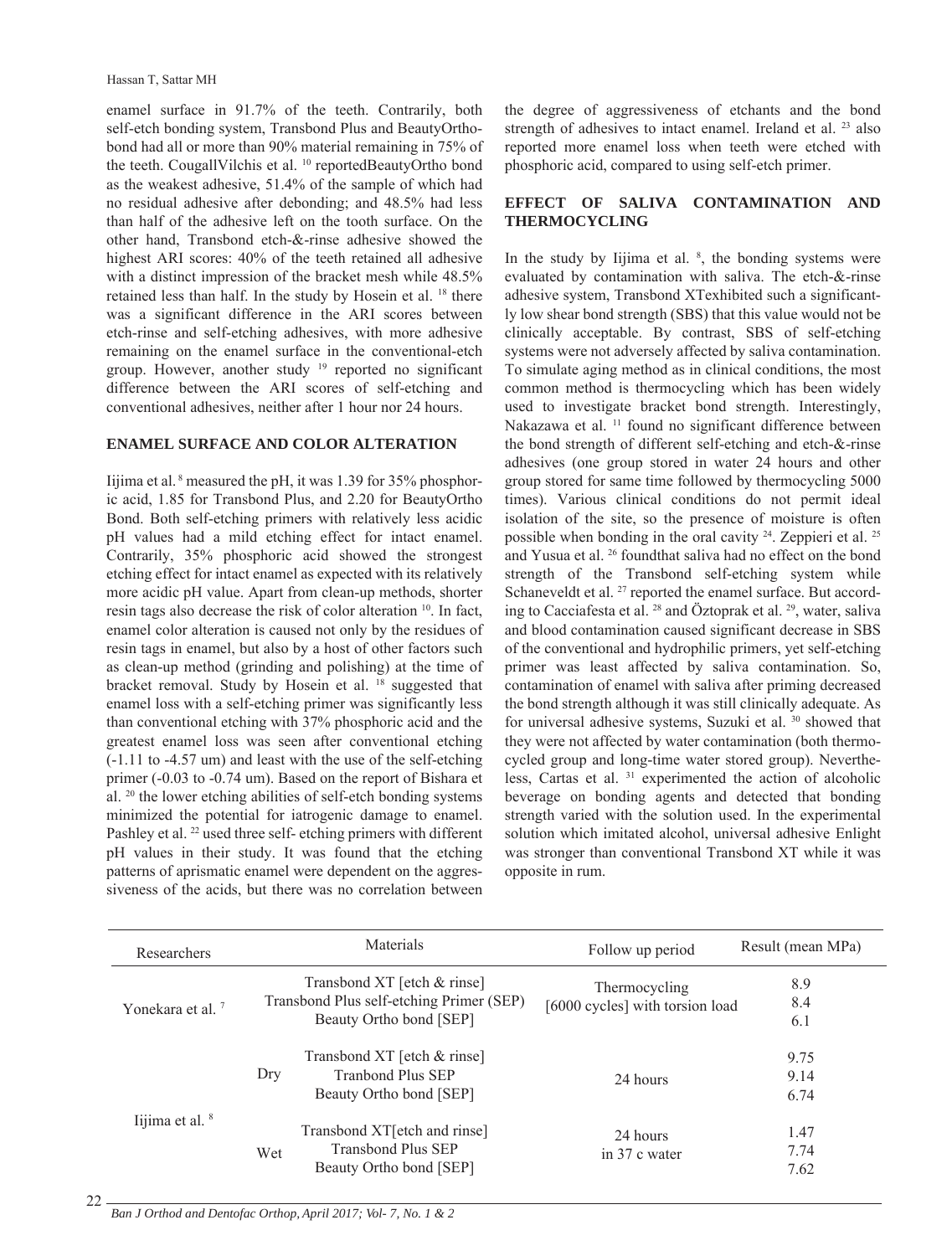*Bond Strength Comparison of Orthodontic Bonding Systems: A Systematic Review*

| Researchers                           | Materials                                                                                                                                                                                                                | Follow up period                            | Result (mean MPa)                    |
|---------------------------------------|--------------------------------------------------------------------------------------------------------------------------------------------------------------------------------------------------------------------------|---------------------------------------------|--------------------------------------|
| Saleh et al. 9                        | Transbond XT [etch $&$ rinse]<br>Esthetic cement system [SEP]<br>Rely X [SEP]<br>Biscem DC [SEP]<br>Breeze [SEP]                                                                                                         | 24 hours                                    | 18.6<br>6.0<br>6.0<br>2.2<br>8.4     |
| ScougallVilchis et al. <sup>10</sup>  | Transbond XT [etch & rinse]<br><b>Transbond Plus SEP</b><br>Clearfil Mega Bond FA [SEP]<br>Shofu Primer A and B [SEP]<br>AdheSE[SEP]                                                                                     | 24 hours in 37 c water                      | 19.0<br>16.6<br>11.0<br>10.1<br>11.8 |
| Abdelnaby et al. <sup>12</sup>        | Transbond XT [etch & rinse]<br>Rely-a-bond [etch & rinse+ universal]<br><b>Transbond Plus SEP</b><br>RelyXUnicem [SEP+ universal]                                                                                        | 24 hours in 37 c water                      | 11.2<br>8.8<br>7.8<br>5.8            |
| Rodríguez Chávez et al. <sup>19</sup> | Transbond MIP [etch & rinse]<br><b>Transbond Plus SEP</b>                                                                                                                                                                | 24 hours in 37 c water                      | 6.8<br>6.1                           |
| Iijima et al. <sup>21</sup>           | C&B Metabond [SEP+ universal]<br><b>Transbond Plus SEP</b>                                                                                                                                                               | 24 hours in 37 c water                      | 11.6<br>8.8                          |
| Zeppieri et al. <sup>25</sup>         | Dry<br>Transbond XT [etch & rinse]<br>Transbond MIP [etch & rinse]<br>Transbond MIP, then wet, again Trans-<br>bond MIP<br><b>Transbond Plus SEP</b><br>Transbond Plus SEP, then wet, again<br><b>Transbond Plus SEP</b> | 24 hours                                    | 21.3<br>20.7<br>13.1<br>13.7<br>13.8 |
|                                       | Wet<br><b>Transbond MIP</b><br>Transbond MIP, then wet, again Trans-<br>bond MIP<br><b>Transbond Plus SEP</b><br>Transbond Plus SEP. then wet, again<br><b>Transbond Plus SEP</b>                                        | 24 hours in 37 c water                      | 15.0<br>14.9<br>12.7<br>13.6         |
| Yusua et al. <sup>26</sup>            | Transbond XT [etch & rinse]<br><b>Transbond Plus SEP</b><br>Beauty Ortho bond [SEP]                                                                                                                                      | 2 years or thermocycling<br>$[6000$ cycles] | 9.8<br>9.1<br>7.4                    |
| Cacciafesta et al. <sup>28</sup>      | Dry<br>Transbond XT [etch & rinse]<br><b>Transbond MIP</b><br><b>Transbond Plus SEP</b>                                                                                                                                  | 24 hours                                    | 11.95<br>12.76<br>12.29              |
|                                       | Wet<br>Transbond XT [etch & rinse]<br>Transbond MIP [etch & rinse]<br><b>Transbond Plus SEP</b>                                                                                                                          | 24 hours in 37 c water                      | 4.54<br>8.01<br>10.87                |

\*SEP: Self Etching Primer; MIP: Moisture Insensitive Primer; LC: Light Cured; LR: Lingual Retainer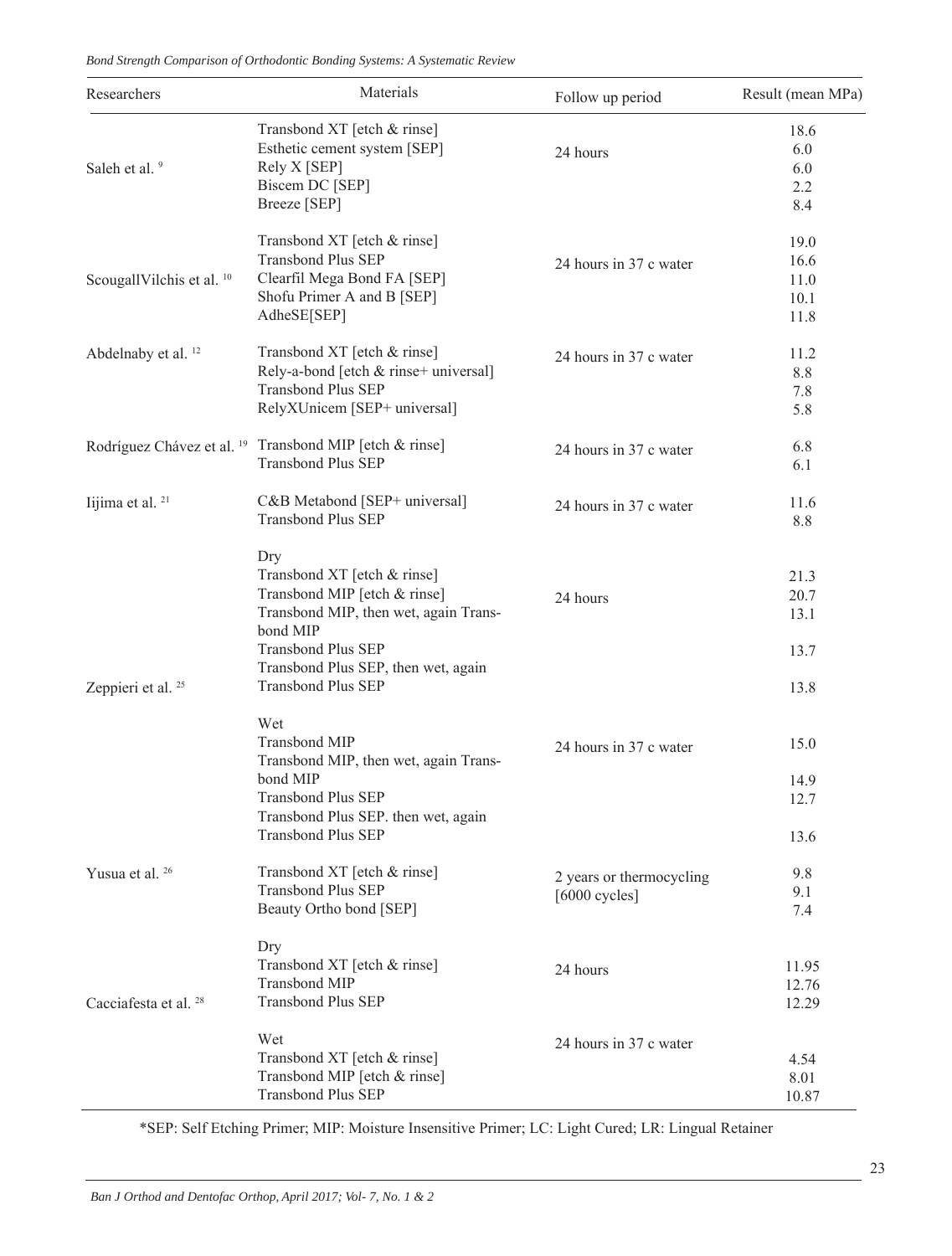Hassan T, Sattar MH

| Researchers                   | Materials                                                                                                                                                                                              | Follow up period                                       | Result (mean MPa)                              |
|-------------------------------|--------------------------------------------------------------------------------------------------------------------------------------------------------------------------------------------------------|--------------------------------------------------------|------------------------------------------------|
| Öztoprak et al. <sup>29</sup> | Dry<br>Transbond XT [etch and rinse]<br><b>Transbond Plus SEP</b><br>Assure hydrophilic primer                                                                                                         | 72 hours in 37 c water                                 | 15.28<br>13.76<br>16.40                        |
|                               | Saliva contamination                                                                                                                                                                                   |                                                        |                                                |
|                               | Transbond XT [etch and rinse]<br><b>Transbond Plus SEP</b><br>Assure hydrophilic primer                                                                                                                |                                                        | 3.79<br>13.80<br>10.66                         |
|                               | Blood contamination                                                                                                                                                                                    |                                                        |                                                |
|                               | Transbond XT [etch and rinse]<br><b>Transbond Plus SEP</b><br>Assure hydrophilic primer                                                                                                                |                                                        | 3.08<br>5.28<br>6.83                           |
| Turk et al. 33                | Transbond XT [etch and rinse]                                                                                                                                                                          | Thermocycling<br>0 cycle<br>2000 cycles<br>5000 cycles | 18.08<br>17.14<br>16.70                        |
|                               | <b>Transbond Plus SEP</b>                                                                                                                                                                              | 0 cycles<br>2000 cycles<br>5000 cycles                 | 18.15<br>14.50<br>14.68                        |
| Minicket al. <sup>34</sup>    | Aegis Ortho [SEP+ universal]<br>Clearfil Protect Bond [SEP+ universal]<br>iBond[SEP+ universal]<br>Clearfil S3 Bond [SEP+ universal]                                                                   | 30 minutes                                             | 5.31<br>7.05<br>3.91<br>3.80                   |
|                               | Transbond XT [etch and rinse]<br>Aegis Ortho [SEP+ universal]<br>Clearfil Protect Bond [SEP+ universal]<br>iBond[SEP+ universal]<br>Clearfil S3 Bond [SEP+ universal]<br>Transbond XT [etch and rinse] | 24 hours in 37 c water                                 | 10.05<br>7.17<br>6.09<br>3.86<br>6.60<br>10.11 |
| Turk et al. 35                | <b>Transbond Plus SEP</b><br>Dry<br>· saliva contamination after priming<br>· saliva contamination before priming<br>· saliva contamination before and after                                           | 24 hours                                               | 17.61<br>10.94<br>10.05                        |
|                               | priming                                                                                                                                                                                                |                                                        | 9.79                                           |
| Otsbyet al. 36                | Transbond XT [etch and rinse]<br>Adper Prompt L-Pop [SEP]<br>Clearfill Mega bond [SEP+ universal]                                                                                                      | 30 minutes                                             | 4.2<br>5.9<br>6.5                              |
| Arhun et al. <sup>37</sup>    | Adper Prompt L-Pop [SEP]<br>Clearfil Protect Bond [SEP+ universal]<br><b>Transbond Plus SEP</b>                                                                                                        | 48 hours in deionized<br>water                         | 9.62<br>13.85<br>6.39                          |

\*SEP: Self Etching Primer; MIP: Moisture Insensitive Primer; LC: Light Cured; LR: Lingual Retainer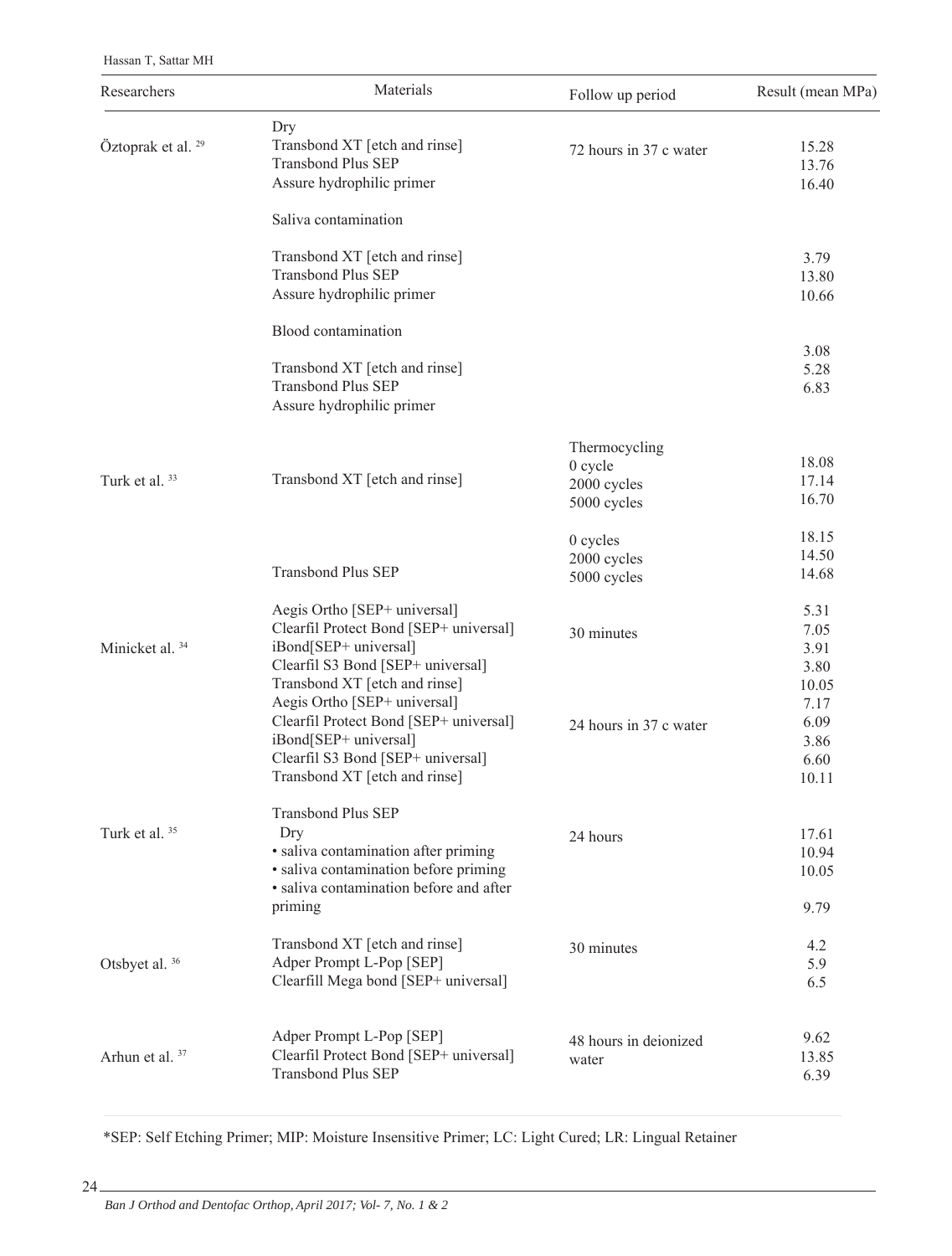# **CONCLUSION**

From the discussion and comparison of all the strength tests, it can be stated that some of the strength properties showed clear difference between conventional etch-&-rinse bonding system and self-etching bonding system. The traditional adhesives exhibited much higher shear bond strength than self-etchadhesives 7,8,9,10,12,25,26,28,29,33,34,36. It also resulted in stronger etching of enamel surface than the mild etching caused by the self-etch adhesives 5,8,17. However, the stronger acidic pH of the conventional etching agents caused more drastic loss to enamel surface 8,18,23 which questions the appropriateness of these acids, considering minimal intervention during dental treatment procedures. Based on the adhesive remnant index (ARI) scores from different studies, it is evident that the result is significantly different in dry and wet condition. In dry condition, conventional etch-&-rinse leads to better bond strength between bond-enamel interface 4,8,10,18. However, the same adhesive fails drastically in wet contaminated condition <sup>8</sup>. There is also report <sup>19</sup> that found no difference between ARI scores of conventional and self-etch adhesives. Regarding the bond strength against water, saliva or blood contamination, there are studies in support of different results. Some studies state no significant difference in dry or wet condition 11,25,26,30. But some studiesfound low shear bond strength of conventional and hydrophilic primer containing bonding agents, especially when contamination occurred before and/or after priming. Yetself-etching primer was least affected by saliva contamination 28,29. So, further studies are necessary to reach an obvious result in this matter.In the reviewers' opinion, conventional acid-etch bonding agents are better in overall strength outcomes as long as the tooth surface remains dry.

#### **REFERENCE**

1. Mohammadi A, Pourkhameneh S, Sadrhaghighi AH. The effect of different force magnitudes for placement of orthodontic brackets on shear bond strength, in three adhesive systems. Journal of Clinical and Experimental Dentistry. 2018;10(6)548-54.

2. Ching E, Cook PA, Bubb NL, Wood DJ. The effect of early static loading on the in vitro shear/peel bond strength of a 'no-mix' orthodontic adhesive. The European Journal of Orthodontics. 2000;22(5): 555-559.

3.Shakya VK, Singh RK, Pathak AK, Singh BP, Chandra A, Ramesh B et al. Analysis of micro-shear bond strength of self-etch adhesive systems with dentine: An in vitro study. Journal of Oral Biology and Craniofacial Research. 2005;5(3):185-188.

4. Van Meerbeek B, De Munck J, Mattar D, Van Landuyt K, Lambrechts P. Microtensile bond strengths of an etch&rinse and self-etch adhesive to enamel and dentin as a function of surface treatment. Operative Dentistry-University of Washington. 2003;28(5):647-60.

5. Sofan E, Sofan A, Palaia G, Tenore G, Romeo U, Migliau G.

Classification review of dental adhesive systems: from the IV generation to the universal type. Annali di Stomatologia. 2017;8(1):1-17.

6. King NM, Tay FR, Pashley DH, Hashimoto M, Ito S, Brackett WW, García-Godoy F, Sunico M. Conversion of one-step to two-step self-etch adhesives for improved efficacy and extended application. American Journal of Dentistry. 2005;18(2):126-34.

7. Yonekura Y, Iijima M, Muguruma T, Mizoguchi I. Effects of a torsion load on the shear bond strength with different bonding techniques. The European Journal of Orthodontics. 2011;34(1):67-71.

8. Iijima M, Ito S, Yuasa T, Muguruma T, Saito T,and Mizoguchi I.Bond Strength Comparison and Scanning Electron Microscopic Evaluation of Three Orthodontic Bonding Systems. Dental Materials Journal. 2008;27(3):392-399.

9. Al-Saleh M, El-Mowafy O. Bond strength of orthodontic brackets with new self-adhesive resin cements. American Journal of Orthodontics and Dentofacial Orthopedics. 2010;137(4): 528-33.

10. ScougallVilchis RJ, Yamamoto S, Kitai N, Yamamotod K. Shear bond strength of orthodontic brackets bonded with different self-etching adhesives. American Journal of Orthodontics and Dentofacial Orthopedics. 2007;136(3):425-30.

11. Nakazawa Y, Suzuki S, Inoue G, Nikaido T, Tagami J, Moriyama K. Influence of orthodontic self-etch adhesive on acid resistance of surface enamel. Dental Materials Journal.2018;37(4):568-74.

12.Abdelnaby YL, Al-Wakeel EE. Effect of early orthodontic force on shear bond strength of orthodontic brackets bonded with different adhesive systems. American Journal of Orthodontics and Dentofacial Orthopedics.2010;138(2):208-14.

13. Saito K, Sirirungrojying S, Meguro D, Hayakawa T, Kasai K. Bonding durability of using self-etching primer with 4-META/MMA-TBB resin cement to bond orthodontic brackets. The Angle Orthodontist. 2005;75(2):260-5.

14. Oz FD, Kutuk ZB. Effect of various bleaching treatments on shear bond strength of different universal adhesives and application modes. Restorative Dentistry & Endodontics. 2018;43(2):97-101.

15. Katona TR, Long RW. Effect of loading mode on bond strength of orthodontic brackets bonded with 2 systems. American Journal of Orthodontics and Dentofacial Orthopedics. 2006;129(1):60-4.

16. Yamamoto A, Yoshida T, Tsubota K, Takamizawa T, Kurokawa H, Miyazaki M. Orthodontic bracket bonding: enamel bond strength vs time. American Journal of Orthodontics and Dentofacial Orthopedics. 2006;130(4):435 e1-e6.

17. Pamir T, Şen BH, Evcin Ö. Effects of etching and adhesive applications on the bond strength between composite resin and glass-ionomer cements. Journal of Applied Oral Science.